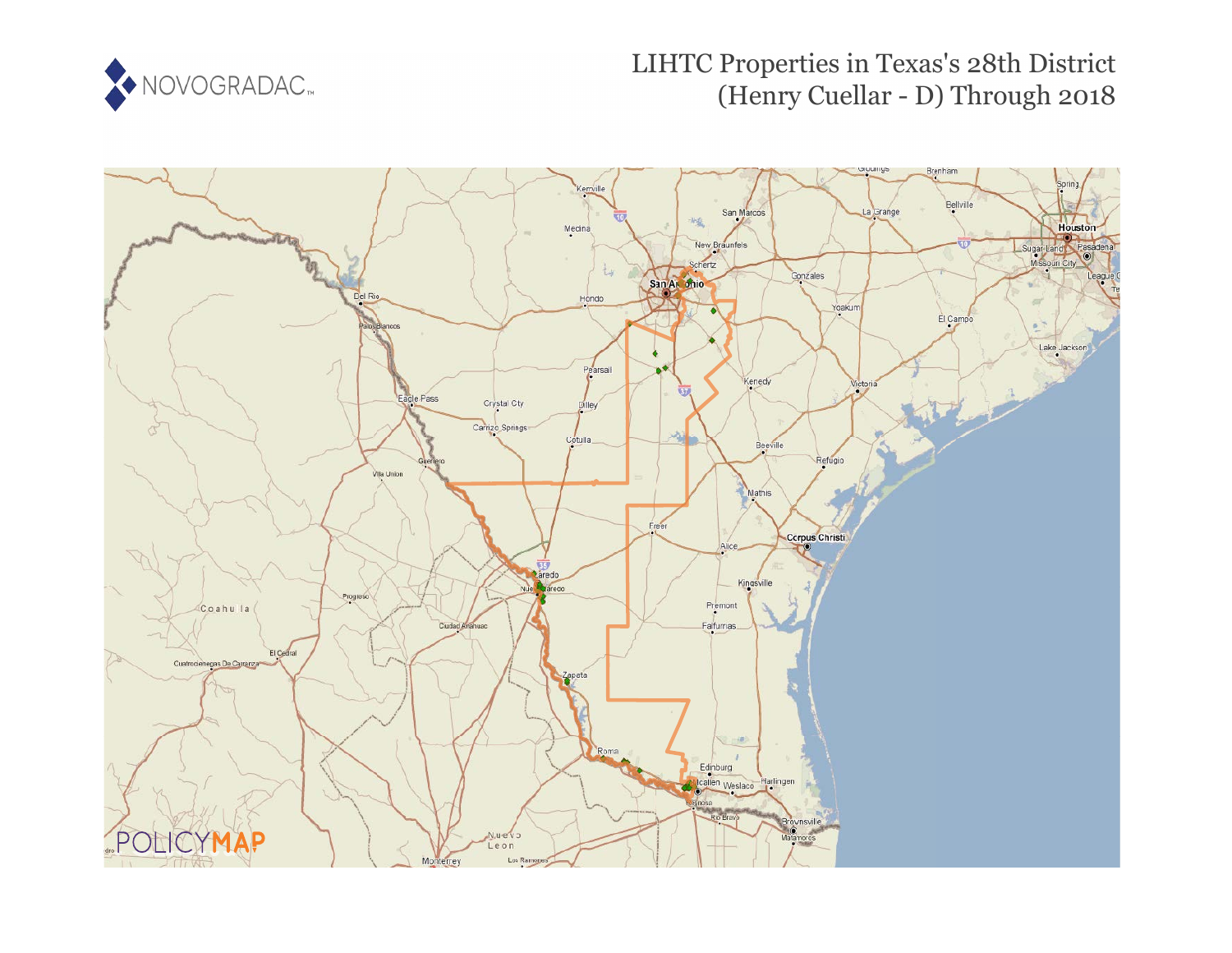| <b>Project Name</b>                          | <b>Address</b>                        | <b>City</b>        | <b>State</b> | <b>Zip Code</b> | Nonprofit<br><b>Sponsor</b> | <b>Allocation</b><br>Year | <b>Annual</b><br><b>Allocated</b><br><b>Amount</b> | <b>Year Placed</b><br>in Service | <b>Construction Type</b> | <b>Total</b><br><b>Units</b> | Low<br>Income<br><b>Units</b> | <b>Rent</b> or<br>Income<br><b>Ceiling</b> | <b>Credit</b><br><b>Percentage</b> | Tax-<br><b>Exempt</b><br><b>Bond</b> | <b>HUD Multi-Family</b><br><b>Financing/Rental</b><br><b>Assistance</b> |
|----------------------------------------------|---------------------------------------|--------------------|--------------|-----------------|-----------------------------|---------------------------|----------------------------------------------------|----------------------------------|--------------------------|------------------------------|-------------------------------|--------------------------------------------|------------------------------------|--------------------------------------|-------------------------------------------------------------------------|
| VILLA DEL RIO APTS                           | 2300 ALAMO ST                         | ZAPATA             | TX           | 78076           | No                          | 2006                      | \$70,772                                           | 2007                             | Acquisition and Rehab 40 |                              | $36\,$                        | 60% AMGI                                   | 70 % present<br>value              | $\rm No$                             |                                                                         |
| MONTABELLA POINTE                            | 5121 N FOSTER RD                      | <b>SAN ANTONIO</b> | TX           | 78244           | No                          | 2009                      | ${\bf S0}$                                         | 2011                             | Not Indicated            | 144                          | 144                           |                                            | 60% AMGI Not Indicated             | No                                   |                                                                         |
| LA TERRAZA AT LOMAS DEL SUR 3201 S EJIDO AVE |                                       | <b>LAREDO</b>      | TX           | 78046           | $\mathbf{N}\mathbf{o}$      | 2010                      | $\$0$                                              | 2012                             | Not Indicated            | 128                          | 128                           |                                            | 60% AMGI Not Indicated No          |                                      |                                                                         |
| JOURDANTON SQUARE APTS<br>PHASE II           | 2701 ZANDERSON AVE JOURDANTON         |                    | TX           | 78026           | No                          | 2011                      | \$0\$                                              | 2012                             | Acquisition and Rehab 52 |                              | 52                            |                                            | 60% AMGI Not Indicated No          |                                      |                                                                         |
| <b>RIVER BANK VILLAGE</b>                    | 202 AQUERO BLVD                       | <b>LAREDO</b>      | TX           | 78045           | No                          | 2013                      | $\boldsymbol{\mathsf{S}}\boldsymbol{\mathsf{0}}$   | Insufficient<br>Data             | Not Indicated            | 152                          | 114                           |                                            | 60% AMGI Not Indicated No          |                                      |                                                                         |
| <b>HAMILTON</b>                              | 815 SALINAS AVE                       | <b>LAREDO</b>      | TX           | 78040           |                             | Insufficient<br>Data      | ${\bf S0}$                                         | Insufficient<br>Data             | Not Indicated            | 165                          | $\bf{0}$                      |                                            | Not Indicated                      |                                      |                                                                         |
| <b>LAS FRESAS APTS</b>                       | 764 CHURCH DR                         | <b>POTEET</b>      | TX           | 78065           |                             | Insufficient<br>Data      | ${\bf S0}$                                         | Insufficient<br>Data             | Not Indicated            | 36                           | $\boldsymbol{0}$              |                                            | Not Indicated                      |                                      |                                                                         |
| <b>HIGHLAND OAKS APTS</b>                    | 2120 TENTH ST                         | <b>FLORESVILLE</b> | TX           | 78114           |                             | 2000                      | \$0\$                                              | 2002                             | Not Indicated            | 76                           | 58                            |                                            | Not Indicated                      |                                      |                                                                         |
| <b>CLARK'S CROSSING APTS</b>                 | 3351 CLARK BLVD                       | LAREDO             | TX           | 78043           | No                          | 2001                      | \$0\$                                              | 2003                             | New Construction         | 160                          | 120                           |                                            | 70 % present<br>value              | No                                   |                                                                         |
| <b>LA REINA APTS</b>                         | 600 SAUZ ST                           | <b>MISSION</b>     | TX           | 78572           | No                          | 2001                      | \$0                                                | 2003                             | <b>New Construction</b>  | 30                           | 30                            |                                            | 70 % present<br>value              | No                                   |                                                                         |
| <b>LAREDO VISTA I</b>                        | 5606 ST DAVID                         | LAREDO             | TX           | 78046           | No                          | 2001                      | \$0\$                                              | 2003                             | New Construction         | 160                          | 136                           |                                            | 70 % present<br>value              | $\rm No$                             |                                                                         |
| RIO VISTA APTS                               | 191 S PORTALEZA AVE ROMA              |                    | TX           | 78584           | No                          | 2002                      | \$0\$                                              | 2004                             | New Construction         | 28                           | 28                            |                                            | 70 % present<br>value              | $\rm No$                             |                                                                         |
| VILLA DE ESCANDON APTS                       | 212 FRANK DOYNO ST RIO GRANDE CITY TX |                    |              | 78582           | No                          | 2002                      | \$0\$                                              | 2004                             | New Construction         | 24                           | 24                            |                                            | 70 % present<br>value              | $_{\rm No}$                          |                                                                         |
| <b>BENTLEY PLACE APTS</b>                    | 8004 BENTLEY DR                       | <b>SAN ANTONIO</b> | TX           | 78218           | No                          | 2003                      | \$0\$                                              | 2005                             | New Construction         | 208                          | 166                           |                                            | 70 % present<br>value              | $_{\rm No}$                          |                                                                         |
| LA CASITA DEL VALLE                          | 6547 FM 1430                          | <b>LA CASITA</b>   | TX           | 78582           | $\mathbf{No}$               | 2003                      | $\$0$                                              | 2005                             | New Construction         | 28                           | ${\bf 28}$                    |                                            | 70 % present<br>value              | $\rm No$                             |                                                                         |

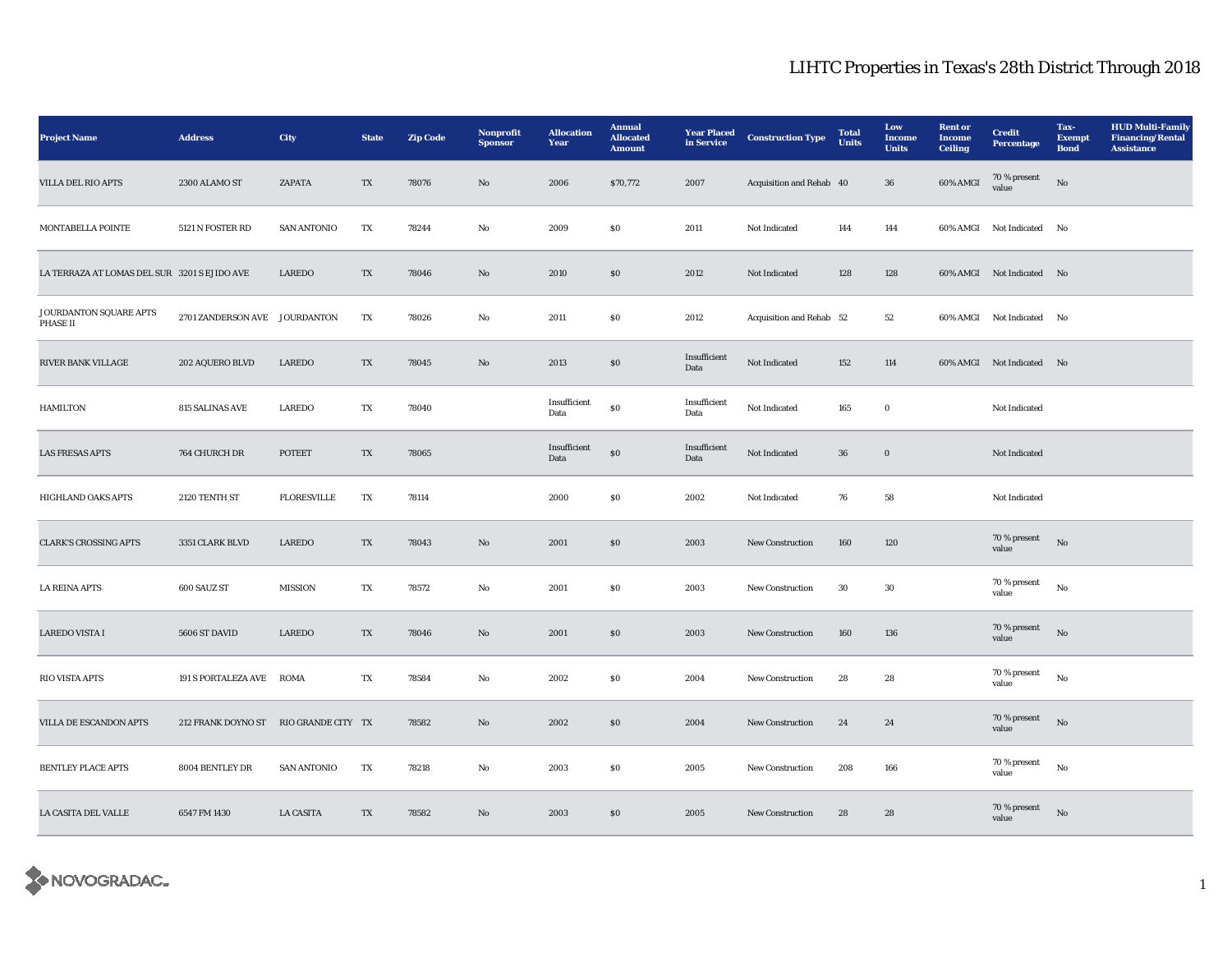| <b>Project Name</b>                                         | <b>Address</b>                                                     | <b>City</b>        | <b>State</b> | <b>Zip Code</b> | Nonprofit<br><b>Sponsor</b> | <b>Allocation</b><br>Year | <b>Annual</b><br><b>Allocated</b><br><b>Amount</b> | <b>Year Placed</b><br>in Service | <b>Construction Type</b>  | <b>Total</b><br><b>Units</b> | Low<br><b>Income</b><br><b>Units</b> | <b>Rent</b> or<br><b>Income</b><br><b>Ceiling</b> | <b>Credit</b><br><b>Percentage</b> | Tax-<br><b>Exempt</b><br><b>Bond</b> | <b>HUD Multi-Family</b><br><b>Financing/Rental</b><br><b>Assistance</b> |
|-------------------------------------------------------------|--------------------------------------------------------------------|--------------------|--------------|-----------------|-----------------------------|---------------------------|----------------------------------------------------|----------------------------------|---------------------------|------------------------------|--------------------------------------|---------------------------------------------------|------------------------------------|--------------------------------------|-------------------------------------------------------------------------|
| RIO DE VIDA APTS                                            | 301 S INSPIRATION RD MISSION                                       |                    | TX           | 78572           | No                          | 2003                      | <b>SO</b>                                          | 2005                             | <b>New Construction</b>   | 208                          | 176                                  |                                                   | 70 % present<br>value              | $\mathbf{No}$                        |                                                                         |
| THE VILLAS AT COSTA BISCAYA<br><b>APTS</b>                  | 5100 EISENHAUER RD SAN ANTONIO                                     |                    | TX           | 78218           | No                          | 2004                      | \$0\$                                              | 2005                             | <b>New Construction</b>   | 250                          | 250                                  |                                                   | 30 % present<br>value              | Yes                                  |                                                                         |
| VIDA QUE CANTA APTS                                         | 507 S INSPIRATION RD MISSION                                       |                    | TX           | 78572           |                             | 2005                      | \$950,919                                          | 2006                             | <b>New Construction</b>   | 160                          | 160                                  | 60% AMGI                                          | 70 % present<br>value              |                                      |                                                                         |
| <b>FLORESVILLE SQUARE APTS</b>                              | 100 BETTY JEAN DR                                                  | <b>FLORESVILLE</b> | TX           | 78114           | $\mathbf{N}\mathbf{o}$      | 2006                      | \$139,958                                          | 2007                             | <b>New Construction</b>   | 70                           | 70                                   | 60% AMGI                                          | 70 % present<br>value              | $\rm No$                             |                                                                         |
| <b>LOS EBANOS APTS - ZAPATA</b>                             | 1103 LINCOLN ST                                                    | ZAPATA             | TX           | 78076           | No                          | 2005                      | \$65,042                                           | 2007                             | New Construction          | 28                           | 28                                   | 60% AMGI                                          | 70 % present<br>value              | $\rm No$                             |                                                                         |
| MIDCROWNE SENIOR PAVILION 5414 MIDCROWN DR                  |                                                                    | <b>SAN ANTONIO</b> | TX           | 78218           | No                          | 2005                      | \$582,138                                          | 2007                             | New Construction          | 196                          | 196                                  | 60% AMGI                                          | $30$ % present<br>value            | Yes                                  |                                                                         |
| PUEBLO DE PAZ APTS                                          | 3401 N MAYBERRY RD MISSION                                         |                    | TX           | 78573           |                             | Insufficient<br>Data      | $\$0$                                              | Insufficient<br>Data             | Not Indicated             | 160                          | $\bf{0}$                             |                                                   | Not Indicated                      |                                      |                                                                         |
| RIO GRANDE RANCH                                            | <b>409 RIVERHILL LOOP</b>                                          | LAREDO             | TX           | 78046           |                             | Insufficient<br>Data      | $\$0$                                              | Insufficient<br>Data             | Not Indicated             | 226                          | $\mathbf 0$                          |                                                   | Not Indicated                      |                                      |                                                                         |
| ROSEMONT AT LAREDO VISTA<br>PHASE I                         | 5606 ST DAVID                                                      | <b>LAREDO</b>      | TX           | 78046           |                             | Insufficient<br>Data      | ${\bf S0}$                                         | Insufficient<br>Data             | Not Indicated             | 38                           | $\bf{0}$                             |                                                   | Not Indicated                      |                                      |                                                                         |
| ROSEMONT AT LAREDO VISTA<br>PHASE II                        | 5606 ST DAVID                                                      | LAREDO             | TX           | 78046           |                             | Insufficient<br>Data      | ${\bf S0}$                                         | Insufficient<br>Data             | Not Indicated             | 115                          | $\bf{0}$                             |                                                   | Not Indicated                      |                                      |                                                                         |
| TOWN SQUARE APTS                                            | 301 CONVERSE CTR ST CONVERSE                                       |                    | TX           | 78109           |                             | Insufficient<br>Data      | \$0                                                | Insufficient<br>Data             | Not Indicated             | 251                          | $\bf{0}$                             |                                                   | Not Indicated                      |                                      |                                                                         |
| <b>GRAN CIELO RESIDENCES</b>                                | SWQ OF EISENHOWER<br>RD. AND CHARCO<br><b>BLANCO RD.</b>           | RIO GRANDE CITY TX |              | 78582           | No                          | 2015                      | S <sub>0</sub>                                     | Insufficient<br>Data             | Acquisition and Rehab 80  |                              | 80                                   | 60% AMGI TCEP only                                |                                    | No                                   | No                                                                      |
| <b>CASA VERDE APARTMENTS</b>                                | EAST SIDE OF THE 8600<br>BLOCK OF CASA VERDE LAREDO<br><b>ROAD</b> |                    | TX           | 78041           | $_{\rm No}$                 | 2015                      | $\$0$                                              | Insufficient<br>Data             | Acquisition and Rehab 152 |                              | 138                                  | 60% AMGI TCEP only                                |                                    | $\rm No$                             | $\rm No$                                                                |
| CAYETANO VILLAS OF LA VERNIA 400 BLOCK OF FM 1346 LA VERNIA |                                                                    |                    | TX           | 78121           | $\mathbf{N}\mathbf{o}$      | 2015                      | S <sub>0</sub>                                     | Insufficient<br>Data             | Acquisition and Rehab 48  |                              | 41                                   | 60% AMGI TCEP only                                |                                    | $\mathbf{No}$                        | No                                                                      |
| OAK VALLEY APARTMENTS                                       | 12613 JUDSON ROAD                                                  | <b>SAN ANTONIO</b> | TX           | 78233           | No                          | 2016                      | \$0                                                | Insufficient<br>Data             | <b>New Construction</b>   | 192                          | 192                                  | 60% AMGI                                          | 30 % present<br>value              | No                                   |                                                                         |

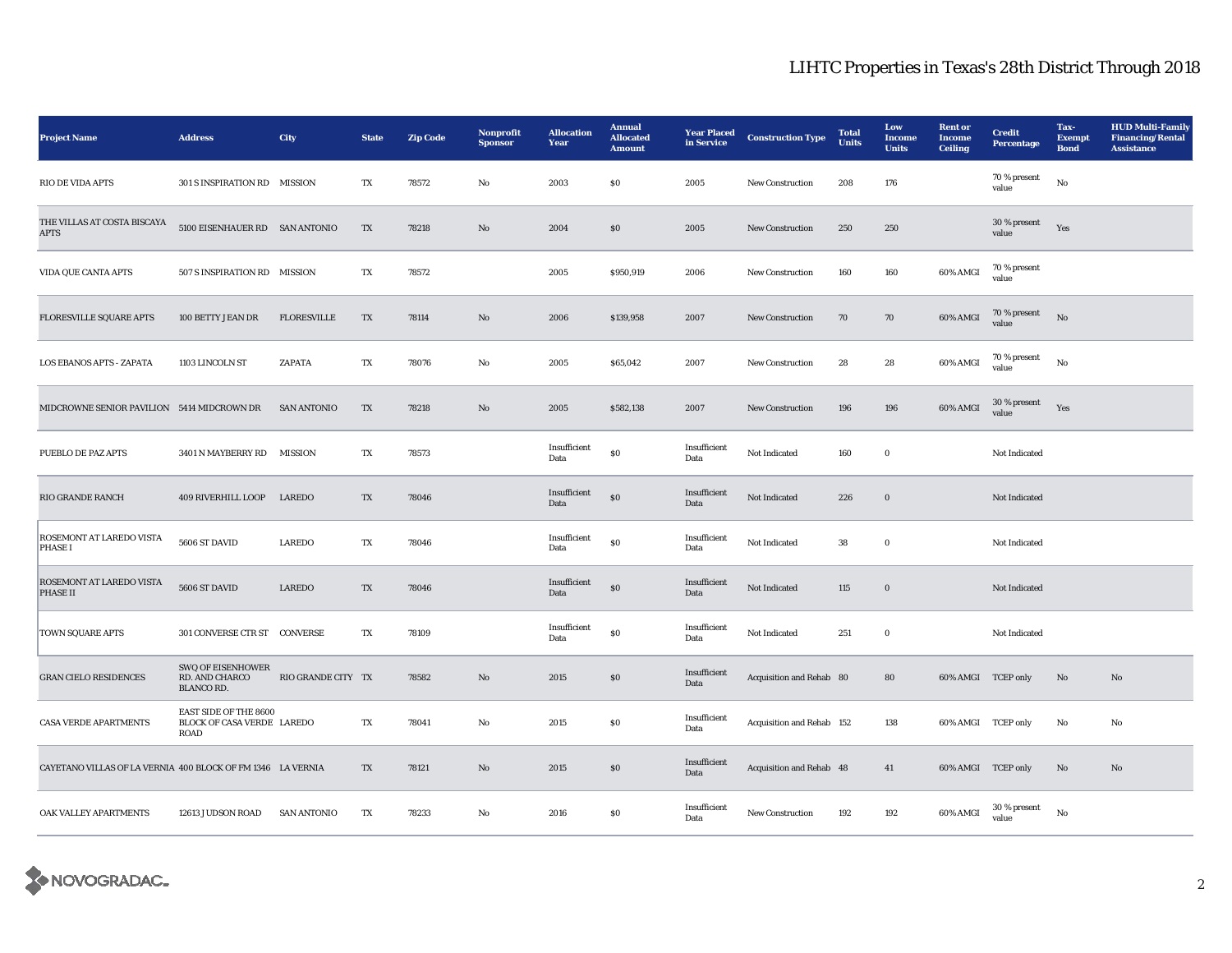| <b>Project Name</b>    | <b>Address</b>                                                     | City               | <b>State</b> | <b>Zip Code</b> | Nonprofit<br><b>Sponsor</b> | <b>Allocation</b><br>Year | <b>Annual</b><br><b>Allocated</b><br><b>Amount</b> | <b>Year Placed</b><br>in Service | <b>Construction Type</b>  | <b>Total</b><br><b>Units</b> | Low<br>Income<br><b>Units</b> | <b>Rent</b> or<br><b>Income</b><br><b>Ceiling</b> | <b>Credit</b><br>Percentage | Tax-<br><b>Exempt</b><br><b>Bond</b> | <b>HUD Multi-Family</b><br><b>Financing/Rental</b><br><b>Assistance</b> |
|------------------------|--------------------------------------------------------------------|--------------------|--------------|-----------------|-----------------------------|---------------------------|----------------------------------------------------|----------------------------------|---------------------------|------------------------------|-------------------------------|---------------------------------------------------|-----------------------------|--------------------------------------|-------------------------------------------------------------------------|
| TAYLOR SENIOR VILLAGE  | 1617 N. TAYLOR RD.                                                 | <b>MISSION</b>     | TX           | 78572           | No                          | 2016                      | $\boldsymbol{\mathsf{S}}\boldsymbol{\mathsf{0}}$   | Insufficient<br>Data             | New Construction          | 112                          | 89                            | 60% AMGI                                          | 70 % present<br>value       | No                                   |                                                                         |
| <b>TWIN OAKS</b>       | 2000 US BUSINESS 83                                                | MISSION            | TX           | 78572           | No                          | 2017                      | $\boldsymbol{\mathsf{S}}\boldsymbol{\mathsf{0}}$   | Insufficient<br>Data             | New Construction          | 104                          | 84                            | 60% AMGI                                          | 70 % present<br>value       |                                      |                                                                         |
| SILVER SPUR APARTMENTS | EAST SIDE OF SILVER<br>SPUR LANE JUST<br><b>SOUTH OF EXPWY. 83</b> | <b>PALMVIEW</b>    | TX           | 78572           | No                          | 2018                      | $\boldsymbol{\mathsf{S}}\boldsymbol{\mathsf{0}}$   | Insufficient<br>Data             | New Construction          | 120                          | 100                           | 60% AMGI                                          | 70 % present<br>value       |                                      |                                                                         |
| THE STELLA             | 4835 LORD ROAD                                                     | <b>SAN ANTONIO</b> | TX           | 78220           | $_{\rm No}$                 | 2018                      | S <sub>0</sub>                                     | Insufficient<br>Data             | New Construction          | 324                          | 324                           | 60% AMGI                                          | 30 % present<br>value       |                                      |                                                                         |
| 2008 PERKINS AVE       | 2008 PERKINS AVE                                                   | <b>MISSION</b>     | TX           | 78572           | No                          | 1987                      | \$0\$                                              | 1987                             | Acquisition and Rehab 1   |                              | $\mathbf{1}$                  |                                                   | Not Indicated               |                                      |                                                                         |
| 2828 N CONWAY AVE      | 2828 N CONWAY AVE                                                  | <b>MISSION</b>     | TX           | 78574           | $_{\rm No}$                 | 1987                      | S <sub>0</sub>                                     | 1987                             | Acquisition and Rehab 2   |                              | $\,$ 2 $\,$                   |                                                   | Not Indicated               |                                      |                                                                         |
| 309 DOHERTY AVE        | 309 DOHERTY AVE                                                    | <b>MISSION</b>     | TX           | 78572           | $\mathbf{No}$               | 1987                      | SO                                                 | 1987                             | Acquisition and Rehab 1   |                              | $\mathbf{1}$                  |                                                   | Not Indicated               |                                      |                                                                         |
| 801 W 24TH ST          | 801 W 24TH ST                                                      | <b>MISSION</b>     | TX           | 78574           | $\rm No$                    | 1987                      | $\boldsymbol{\mathsf{S}}\boldsymbol{\mathsf{0}}$   | 1987                             | New Construction          | $\overline{4}$               | $\overline{4}$                |                                                   | Not Indicated               |                                      |                                                                         |
| 803 W 24TH ST          | 803 W 24TH ST                                                      | <b>MISSION</b>     | TX           | 78574           | No                          | 1987                      | S <sub>0</sub>                                     | 1987                             | <b>New Construction</b>   | $\overline{4}$               | $\overline{4}$                |                                                   | Not Indicated               |                                      |                                                                         |
| 805 W 24TH ST          | 805 W 24TH ST                                                      | MISSION            | TX           | 78574           | $\rm No$                    | 1987                      | $\boldsymbol{\mathsf{S}}\boldsymbol{\mathsf{0}}$   | 1987                             | New Construction          | $\overline{4}$               | $\overline{4}$                |                                                   | Not Indicated               |                                      |                                                                         |
| 807 W 24TH ST          | 807 W 24TH ST                                                      | <b>MISSION</b>     | TX           | 78574           | No                          | 1987                      | S <sub>0</sub>                                     | 1987                             | Acquisition and Rehab 4   |                              | $\overline{4}$                |                                                   | Not Indicated               |                                      |                                                                         |
| <b>LYTLE APTS</b>      | 14720 MAIN ST                                                      | <b>LYTLE</b>       | TX           | 78052           | No                          | 1987                      | S <sub>0</sub>                                     | 1987                             | New Construction          | 24                           | 24                            |                                                   | Not Indicated               |                                      |                                                                         |
| SPRINGHILL APTS        | 4830 RAY BON DR                                                    | <b>SAN ANTONIO</b> | TX           | 78218           | No                          | 1987                      | S <sub>0</sub>                                     | 1987                             | Acquisition and Rehab 132 |                              | 132                           |                                                   | Not Indicated               |                                      |                                                                         |
| 112-114-116 GALVESTON  | 112 GALVESTON ST                                                   | <b>LAREDO</b>      | TX           | 78040           | No                          | 1988                      | SO.                                                | 1988                             | Acquisition and Rehab 3   |                              | $\mathbf{3}$                  |                                                   | Not Indicated               |                                      |                                                                         |
| 1616 DOHERTY AVE       | 1616 DOHERTY AVE                                                   | <b>MISSION</b>     | TX           | 78572           | $\mathbf{N}\mathbf{o}$      | 1988                      | SO                                                 | 1988                             | Acquisition and Rehab 1   |                              | $\mathbf{1}$                  |                                                   | Not Indicated               |                                      |                                                                         |

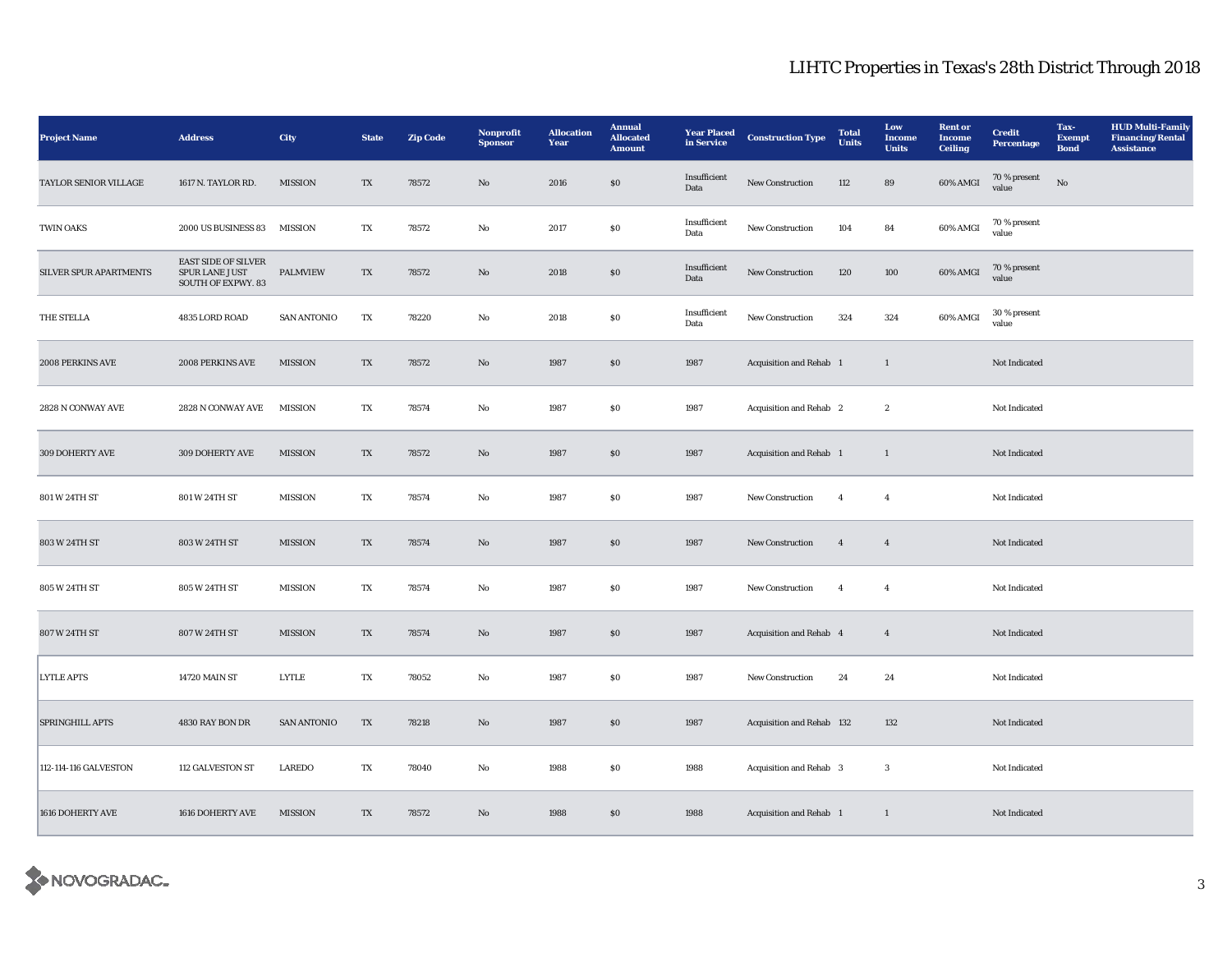| <b>Project Name</b>                    | <b>Address</b>                  | City               | <b>State</b>            | <b>Zip Code</b> | <b>Nonprofit</b><br><b>Sponsor</b> | <b>Allocation</b><br>Year | <b>Annual</b><br><b>Allocated</b><br><b>Amount</b> | <b>Year Placed</b><br>in Service | <b>Construction Type</b>       | <b>Total</b><br>Units | Low<br>Income<br><b>Units</b> | <b>Rent</b> or<br><b>Income</b><br><b>Ceiling</b> | <b>Credit</b><br>Percentage | Tax-<br><b>Exempt</b><br><b>Bond</b> | <b>HUD Multi-Family</b><br><b>Financing/Rental</b><br><b>Assistance</b> |
|----------------------------------------|---------------------------------|--------------------|-------------------------|-----------------|------------------------------------|---------------------------|----------------------------------------------------|----------------------------------|--------------------------------|-----------------------|-------------------------------|---------------------------------------------------|-----------------------------|--------------------------------------|-------------------------------------------------------------------------|
| <b>LAUREL APTS</b>                     | 1202 E KEARNEY ST               | <b>LAREDO</b>      | TX                      | 78040           | No                                 | 1988                      | <b>SO</b>                                          | 1988                             | Acquisition and Rehab 4        |                       | $\overline{4}$                |                                                   | Not Indicated               |                                      |                                                                         |
| <b>REGENT APTS</b>                     | 716 E 13TH ST                   | <b>MISSION</b>     | TX                      | 78572           | No                                 | 1988                      | \$0                                                | 1988                             | <b>Acquisition and Rehab 8</b> |                       | $\bf8$                        |                                                   | Not Indicated               |                                      |                                                                         |
| <b>CARLOS CABELLO APTS</b>             | 606 E SAN CARLOS ST LAREDO      |                    | TX                      | 78041           | No                                 | 1989                      | SO.                                                | 1989                             | New Construction               | 3                     | 3                             |                                                   | Not Indicated               |                                      |                                                                         |
| MONTGOMERY APTS                        | 3119 E MONTGOMERY<br>${\rm ST}$ | LAREDO             | TX                      | 78043           | $\mathbf{No}$                      | 1989                      | $\$0$                                              | 1989                             | New Construction               | $\mathbf{3}$          | $\sqrt{3}$                    |                                                   | Not Indicated               |                                      |                                                                         |
| <b>WILLIAMS PROPERTIES</b>             | 1209 N KERALUM AVE MISSION      |                    | TX                      | 78572           | No                                 | 1990                      | $\$0$                                              | 1990                             | New Construction               | $\overline{4}$        | $\overline{4}$                |                                                   | Not Indicated               |                                      |                                                                         |
| <b>BOSTON APTS</b>                     | 3802 CONVENT AVE                | <b>LAREDO</b>      | TX                      | 78041           | $\mathbf{No}$                      | 1989                      | $\$0$                                              | 1990                             | New Construction               | $\bf8$                | $\bf8$                        |                                                   | Not Indicated               |                                      |                                                                         |
| <b>BRIGHTON TERRACE APTS</b>           | 4438 N HEIN RD                  | <b>SAN ANTONIO</b> | TX                      | 78220           | No                                 | 1991                      | $\$0$                                              | 1991                             | Acquisition and Rehab 31       |                       | 31                            |                                                   | Not Indicated               |                                      |                                                                         |
| 624 N KERALUM AVE                      | 624 N KERALUM AVE               | <b>MISSION</b>     | $\mathbf{T} \mathbf{X}$ | 78572           | $\mathbf{No}$                      | 1990                      | $\$0$                                              | 1992                             | New Construction               | $\overline{4}$        | $\overline{4}$                |                                                   | Not Indicated               |                                      |                                                                         |
| 905 W 24TH ST                          | 905 W 24TH ST                   | <b>MISSION</b>     | TX                      | 78574           | No                                 | 1992                      | $\$0$                                              | 1992                             | New Construction               | 3                     | 3                             |                                                   | Not Indicated               |                                      |                                                                         |
| <b>CHAPARRAL HEIGHTS</b>               | 901 W 24TH ST                   | <b>MISSION</b>     | TX                      | 78574           | No                                 | 1991                      | \$0                                                | 1992                             | New Construction               | $\mathbf{2}$          | $\boldsymbol{2}$              |                                                   | Not Indicated               |                                      |                                                                         |
| <b>CHAPPARAL HEIGHTS 2</b>             | 903 W 24TH ST                   | <b>MISSION</b>     | TX                      | 78574           | No                                 | 1992                      | <b>SO</b>                                          | 1992                             | New Construction               | $\boldsymbol{2}$      | $\boldsymbol{2}$              |                                                   | Not Indicated               |                                      |                                                                         |
| MARYLAND 1                             | 817 W 24TH ST                   | <b>MISSION</b>     | TX                      | 78574           | No                                 | 1991                      | \$0                                                | 1992                             | New Construction               | $\overline{4}$        | $\overline{4}$                |                                                   | Not Indicated               |                                      |                                                                         |
| PLEASANTON SENIOR<br><b>APARTMENTS</b> | 1547 JAMI DR                    | PLEASANTON         | TX                      | 78064           | No                                 | 2016                      | $\$0$                                              | 1993                             | Acquisition and Rehab 24       |                       | 24                            | 60% AMGI                                          | 70 % present<br>value       | $_{\rm No}$                          | $\mathbf{No}$                                                           |
| <b>CHAPARRAL WEST APTS</b>             | 1001 W 24TH ST                  | <b>MISSION</b>     | TX                      | 78574           | No                                 | 1994                      | \$0                                                | 1995                             | <b>New Construction</b>        | 12                    | 12                            |                                                   | 70 % present<br>value       | No                                   |                                                                         |
| <b>VILLA VALLARTA</b>                  | <b>600 N FAIRGROUNDS</b><br>RD  | RIO GRANDE CITY TX |                         | 78582           | No                                 | 1994                      | <b>SO</b>                                          | 1995                             | <b>New Construction</b>        | 40                    | 40                            |                                                   | $30\,\%$ present<br>value   | $_{\rm No}$                          |                                                                         |